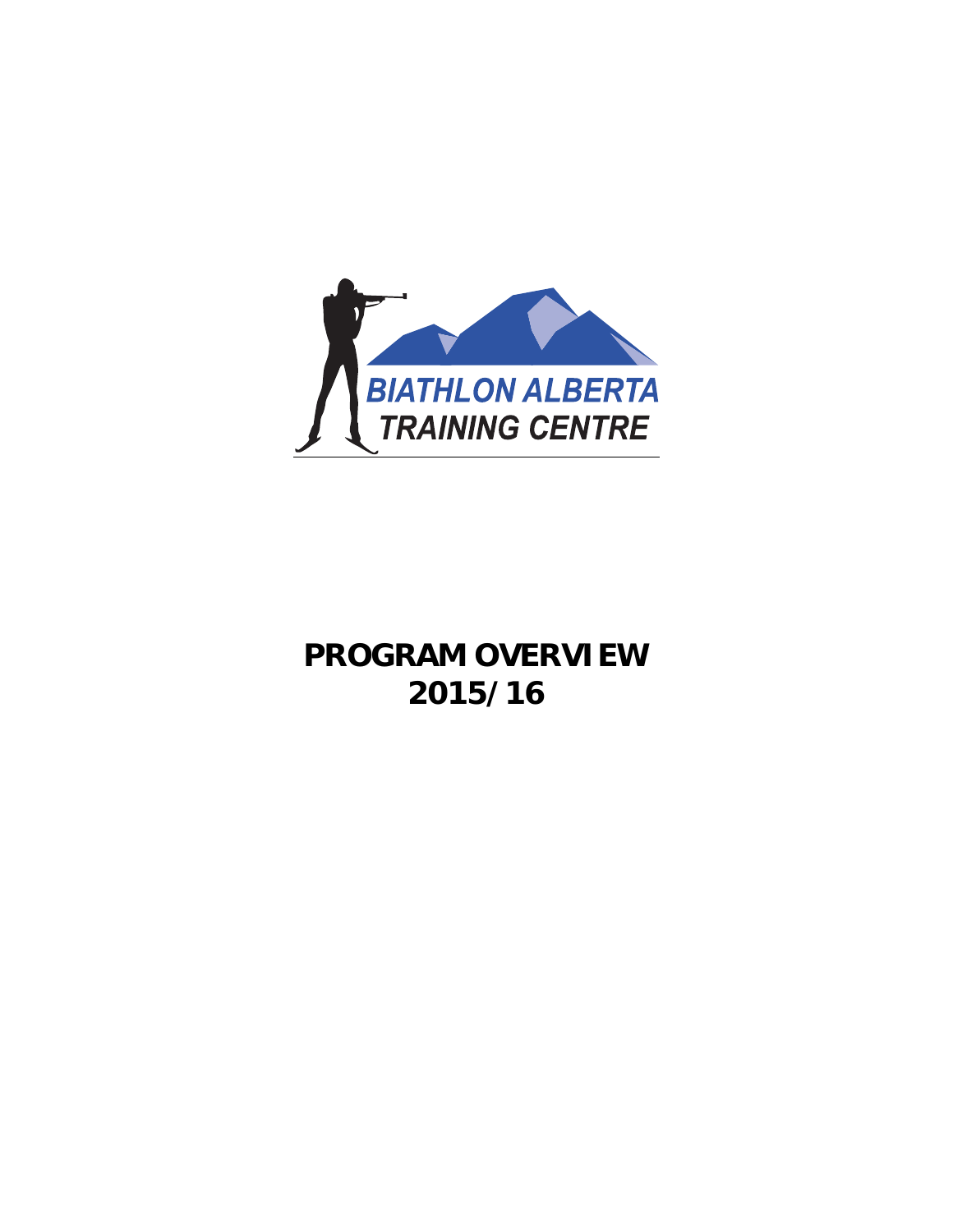# **BIATHLON TRAINING CENTRE – PROGRAM OVERVIEW**

### **Summary**

Biathlon Alberta, the provincial governing body for the sport of biathlon in Alberta, created the Biathlon Alberta Training Centre (BATC) in April 2011. The purpose of the BATC, located in Canmore, is to provide focused year‐round training to committed biathletes aged 18 to 23 years.

The BATC is managed by Biathlon Alberta, a volunteer‐driven sport organization and recognized leader amongst provincial sport organizations in Canada.

### **Biathlon Alberta Training Centre Program Description**

The Biathlon Alberta Training Centre in Canmore, Alberta is dedicated to developing committed athletes in the sport of biathlon. As a training centre our goals also are to further the development of programs and services for athletes, coaches, and officials to strengthen the sport in Canada.

#### **Vision**

Athletes, Coaches, and Officials from the BATC will be recognized leaders of, and contributors to, Canada's national biathlon program.

#### **Mission**

To initiate and augment development opportunities in Alberta that target nationally competitive athletes, coaches, and officials, preparing them for subsequent levels of success.

The BATC will:

- Deliver an athlete development system that supplements and supports existing local, regional and national programs, respecting the "Long Term Development Model" Canada has adapted
- Expand development opportunities for coaches, athletes and officials

### **Athlete Development**

The tenets of athlete development are:

- 1. Provide programs that are unique in Canada, are athlete centered, and set new standards for athlete performance.
- 2. Prepare athletes to be ready for entry to national teams, and for international success.
- 3. Support all athletes with the same levels of technical support, regardless of their performance profile.
- 4. Maintain a coach to athlete ratio at roughly 8:1 or less.
- 5. Accommodate full time year round training and competition schedules.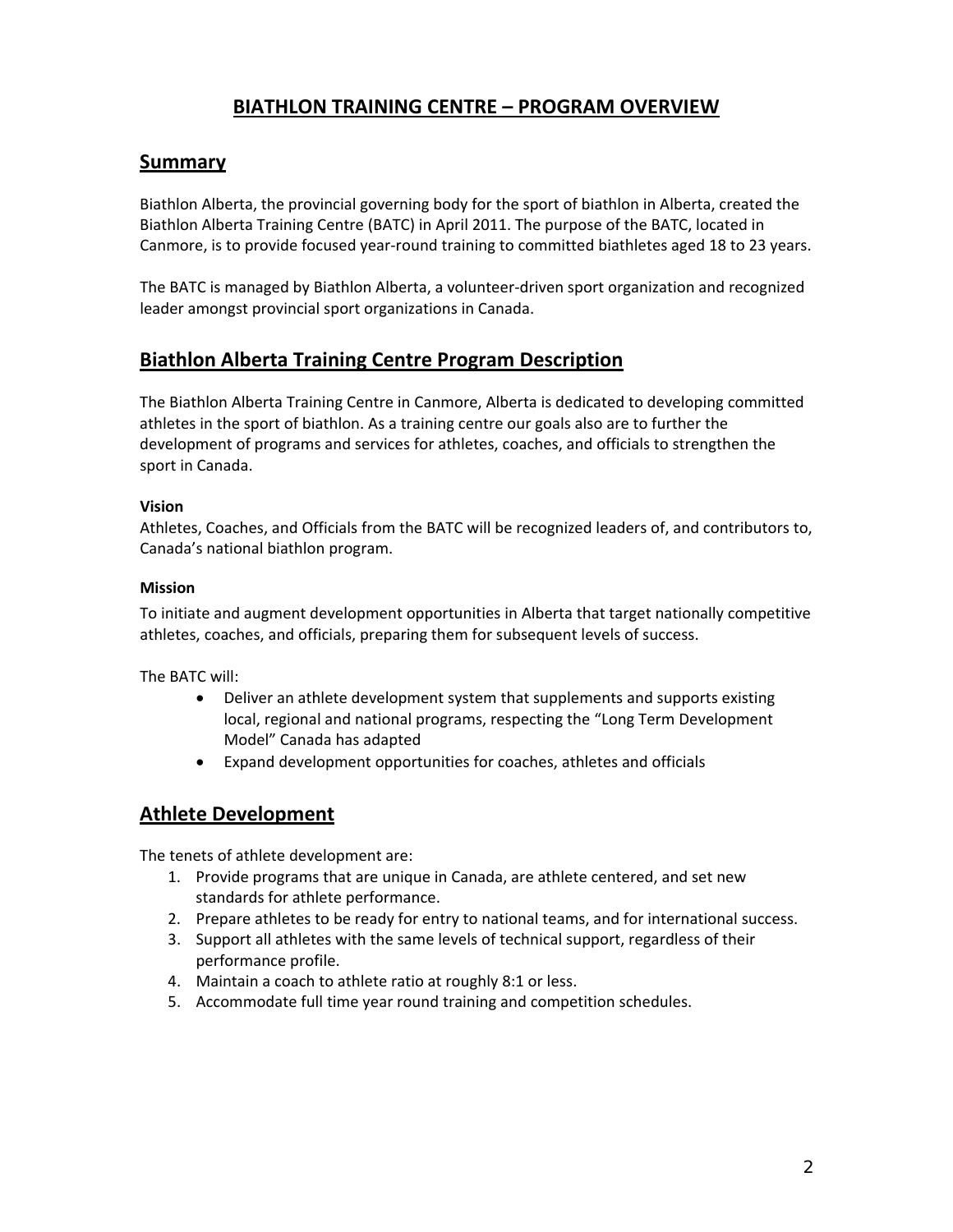# **Athlete Progression**

The BATC is targeted at athletes between 18‐23 years old who have graduated high school and are focused and committed to performance in biathlon. Biathlon Alberta Training Centre athletes are expected to make a year-round commitment to the sport and the team. Ideal candidates are athletes training for long term international success. Part‐time school is encouraged for all athletes.

The Biathlon Alberta Training Centre is based in the Bow Corridor (Canmore, Banff area). Athletes are expected to reside in Canmore.

Specific training plans will be centered on individual athlete goals and individual athlete development, and where appropriate, racing events will focus on performance at:

- Trials for World Youth Junior Championships and IBU/WC
- Trials for Provincial Teams for Canada Games
- IBU Cup
- Open European Championships
- Canadian Biathlon Nationals

Highlighted area indicates Biathlon Training Centre targeted competitions.

| Games                               | Cups                           | Championships                               | <b>Trials</b>                      |
|-------------------------------------|--------------------------------|---------------------------------------------|------------------------------------|
| Alberta Winter<br>diames            | Kinder Cups-<br>Regional races | Provircial Champs                           | Allerta Winter<br>Games trials     |
|                                     | Calfore: Cups                  | V/estern Canadian<br><b>Champs</b>          |                                    |
| Canada Winter<br>Ciame <sub>s</sub> | North Arnerican<br><b>Cups</b> | National/NORAM<br><b>Biath</b> on Champs    | Prov. Team trials for<br>Natidnals |
| World University<br><b>Cames</b>    |                                | World Junior/Youth<br><b>Charnpionships</b> | World Jun or/Youth<br>trials       |
|                                     | <b>IBU Cup</b>                 | Oper European<br><b>Charn pjonships</b>     | <b>LIB J Cup Trials</b>            |
| Olympic Winter<br>Games             | World Cup                      | World Championships                         | World Cup/WCH<br>Trials            |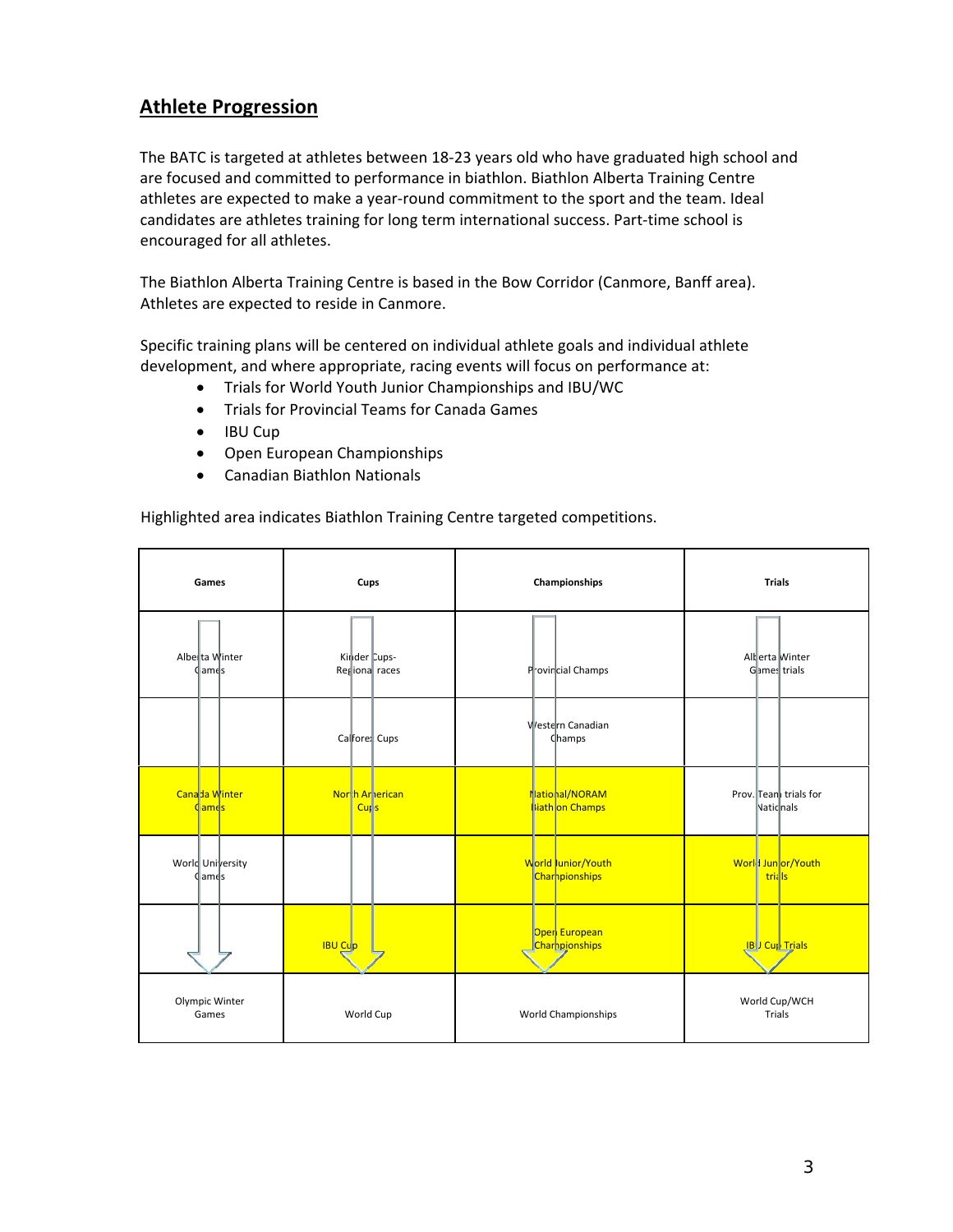# **Program Coverage / Fees**

The Biathlon Training Centre is supported principally by Biathlon Alberta and Alberta Sport Connection, and is grounded in a fee‐based program. Athletes pay an initial deposit followed by 10 monthly payments covering the full costs of coaching, training, competition and travel to events of the Biathlon Alberta Training Centre program. There are no "part-time" programs, and fees are not refundable after April 15<sup>th</sup>, 2015. Based on available resources, 2 – 4 summer training spots may be available to Grade 11 athletes who plan on joining the full‐time program after Grade 12.

Program fees cover the full costs of coaching, training, competition and travel to events of the Biathlon Alberta Training Centre program.

- All ground travel and accommodation for camps and competitions on the program calendar are covered by the program fees and will operate out of Canmore.
- Included in the program fees are coaching, camps, wax, and support at select races in western Canada. Eastern NorAm or European tours will be on a user-pay basis.
- Regular training will operate in the Bow Valley area. Local travel for training is not covered by the Biathlon Training Centre.
- Race entry fees are not covered by program fees
- Not included in the program fees are equipment and ammunition, in addition to Biathlon Canada membership

**The program fee per athletes is: Alberta athletes – \$8500.00; non‐Alberta athletes ‐ \$8800.00** Payable as follows: April  $15^{th}$  - \$1500.00 deposit, + 10 posted-dated (June 1<sup>st</sup> through March 1<sup>st</sup>) cheques of \$700.00 (AB athletes) or \$730.00 (non‐AB athletes)

All BATC athletes will be provided the same level of support once accepted into the program.

For Biathlon Alberta Training Centre program camps and supported competitions:

- 1. Camp logistics will be coordinated, funded and delivered by the Biathlon Alberta Training Centre.
- 2. Athletes will stay as a group at the camp accommodation provided by Biathlon Alberta Training Centre.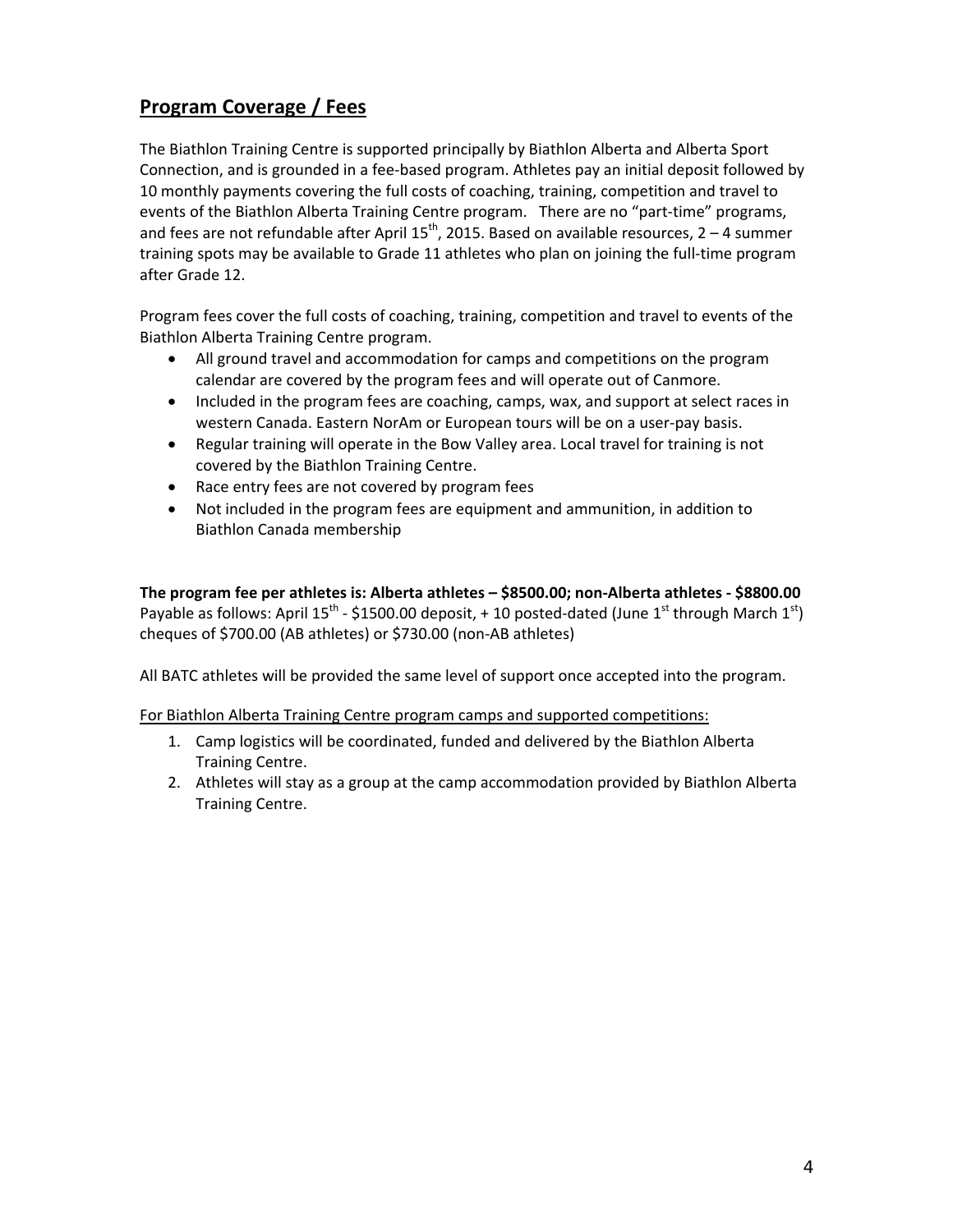# **2015 – Draft Training Schedule** (all dates/activities tentative)

#### April 30 – May 2: On‐Snow camp, Canmore (conditions permitting) Objectives:

- Early Volume on snow
- Technique video analysis
- Training Plan review
- In Camp Monitoring
- Educational Focus Nutrition/Goal Setting/Stretching

This is the time of year when most athletes are very fit and technically sharp having just completed the season and had a rest period. It is important we capitalize on the snow conditions to make technical gains.

#### May 25 - 29: Shooting camp #1

Objectives:

- 10 shooting sessions
- Rifle fit
- Position analysis
- Precision shooting baselines
- Precision work
- Shooting plan review
- Educational focus: Skill acquisition/development/mastery

#### June 14 ‐ 21 : Volume/Bike Camp

Objectives:

- Early season low impact volume
- Team building

#### July 6 ‐10: Field Testing (Testival)

Objectives:

- General performance analysis
- Biathlon shooting skills
- Biathlon specific performance analysis

#### August 13 ‐ 17: Haig Glacier Camp

Objectives:

- On‐snow volume
- Ski technique focus
- Altitude training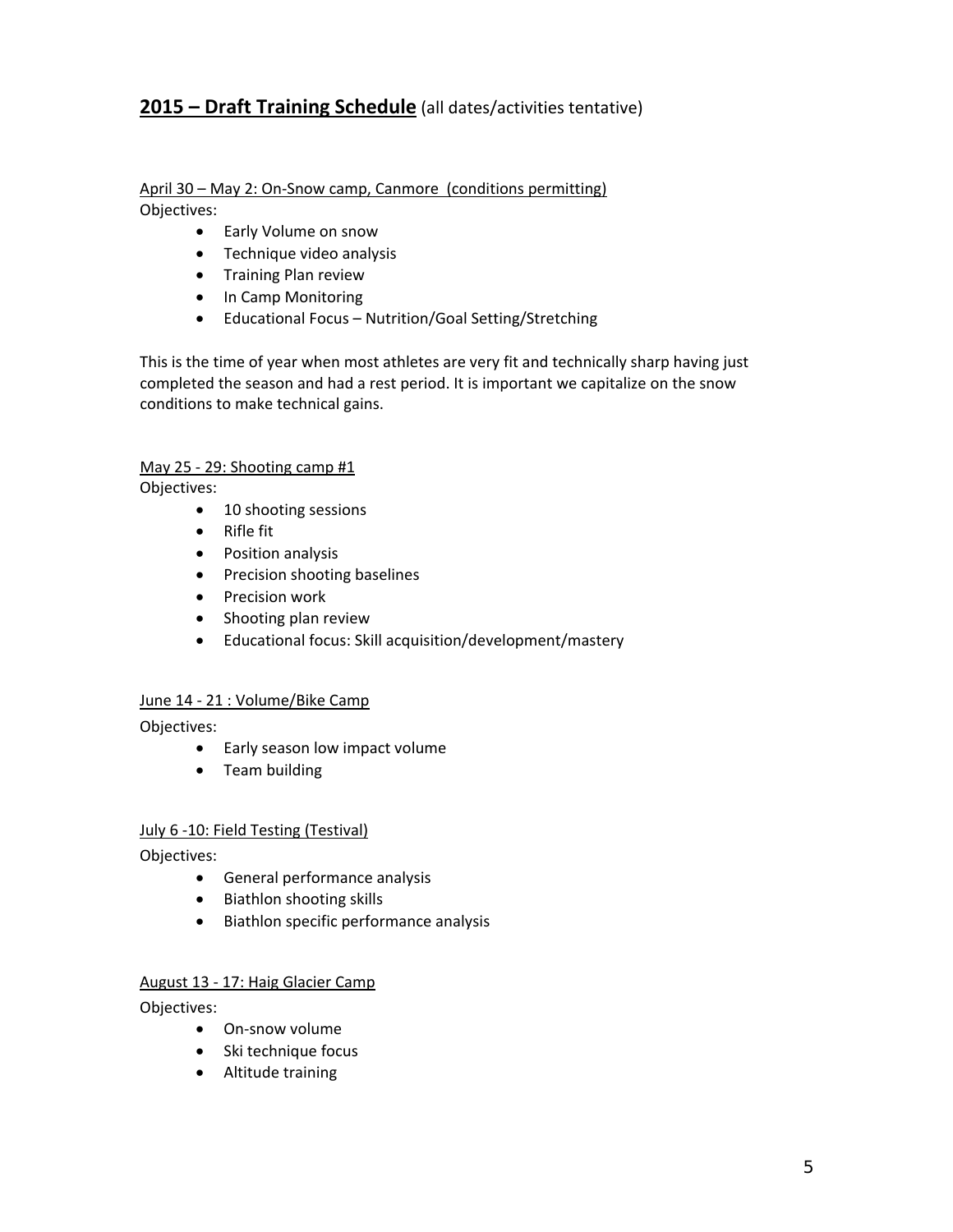#### September 7 - 11: Testing Camp, Canmore

Objectives:

- 12 shooting sessions
- Combo shooting
- Shooting at intensity
- Competition shooting
- Race planning
- Educational: Mental skills, IPS, race planning

### October 26 – 30: Early snow camp, Canmore

Objectives:

- Volume
- Technique video analysis
- Transition from dryland to snow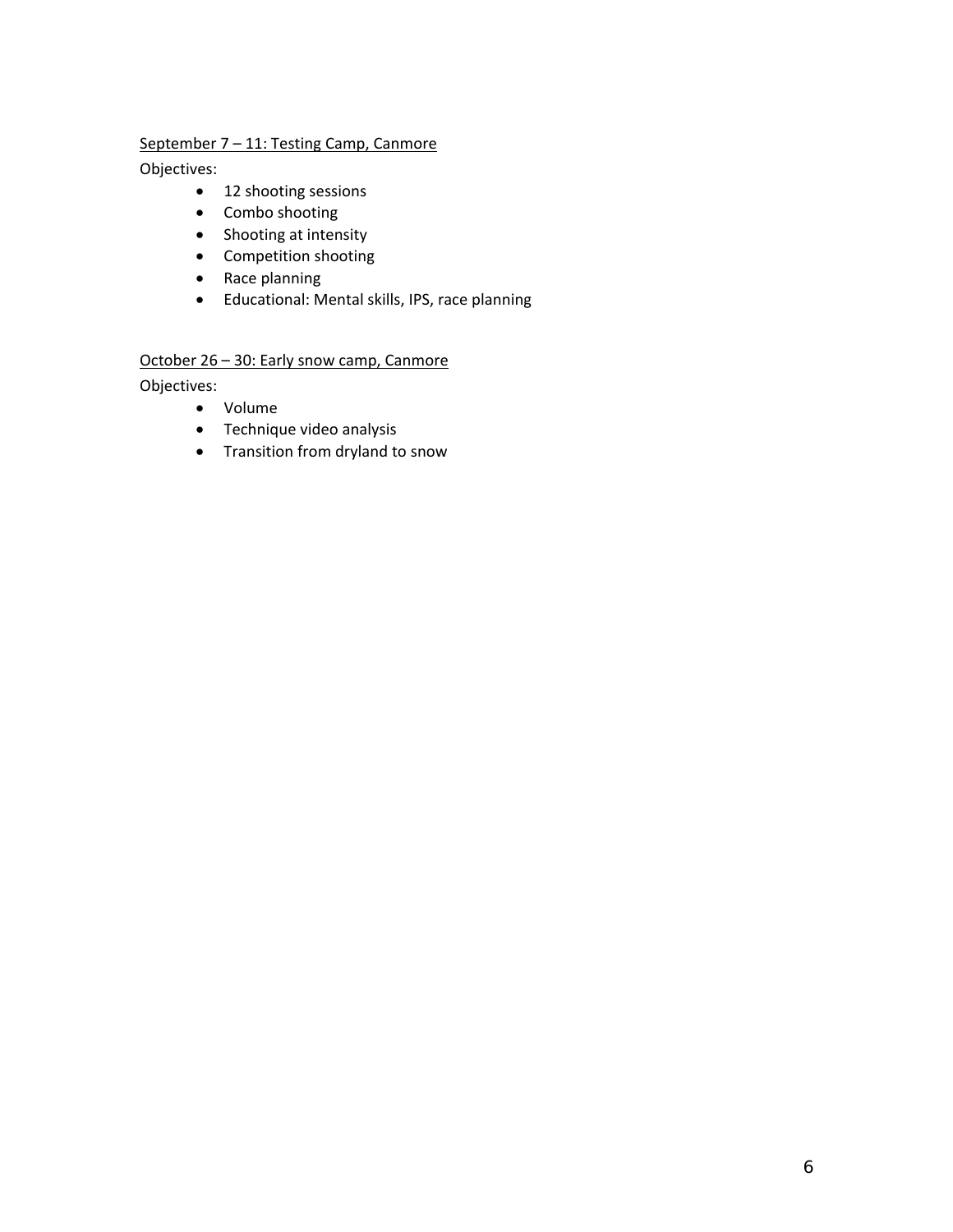# **Draft Competition Schedule 2015 – 2016**

For athletes that do not qualify for National Ski Team supported trips during the winter a secondary competition program (Euro/NORAM tour) will be put in place.

| <b>Date</b>    | Competition                                  | <b>International Group</b><br><b>Target = Team Qualification</b> |
|----------------|----------------------------------------------|------------------------------------------------------------------|
| Nov. $14 - 16$ | Senior National Team snow trials-<br>Canmore | <b>Biathlon Training Centre (Supported)</b>                      |
| December       | NorAm-Canmore                                | <b>Biathlon Training Centre (Supported)</b>                      |
| December       | NorAm - Biathlon or XC - TBD                 | <b>Biathlon Training Centre (Supported)</b>                      |
| Late Dec. ?    | World Youth/Junior/Senior trials-TBD         | <b>Biathlon Training Centre (Supported)</b>                      |
| February       | NorAm/European Tour - TBD                    | <b>Biathlon Training Centre (Supported)</b>                      |
| March          | <b>National Championships</b>                | <b>Biathlon Training Centre (Supported)</b>                      |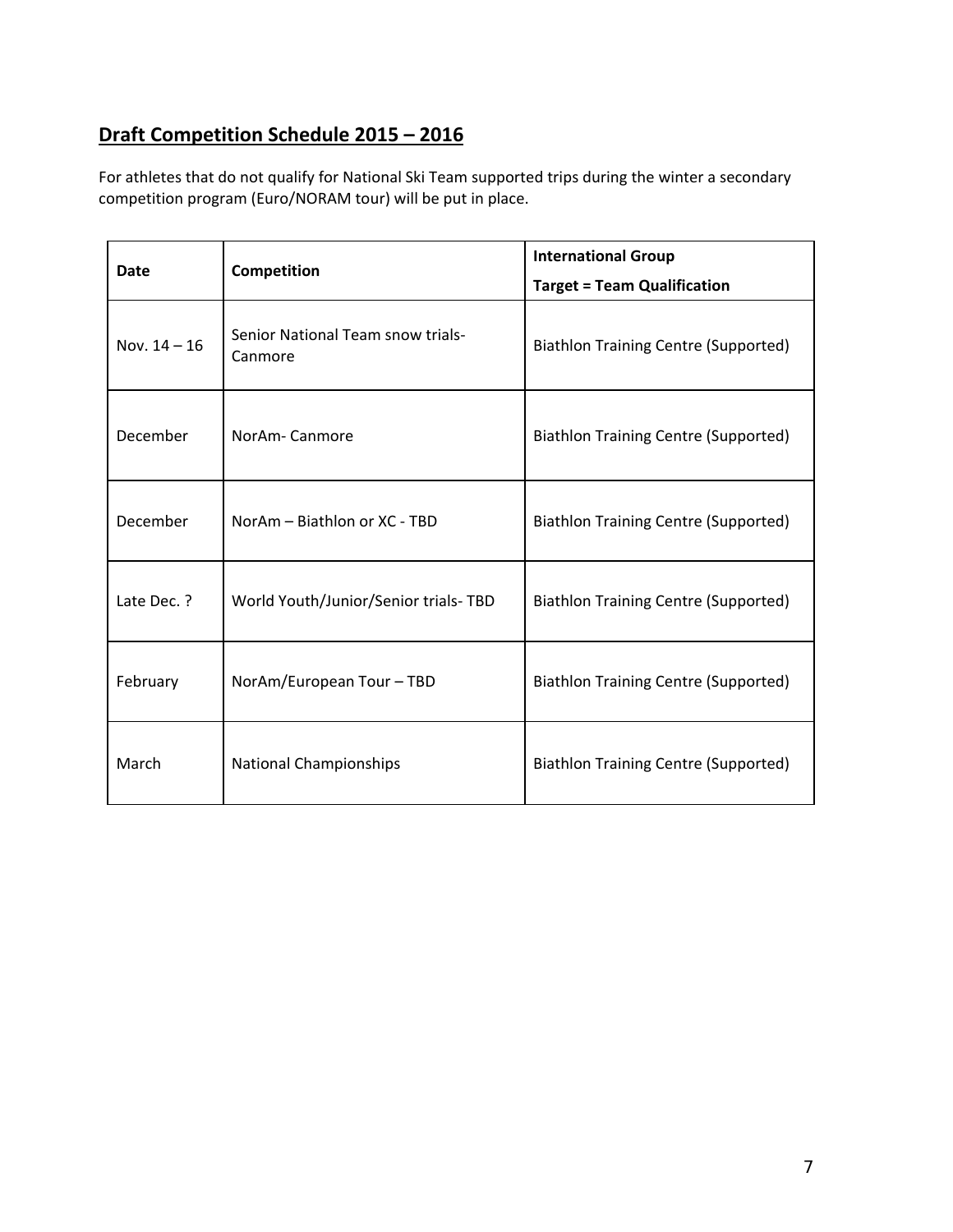# **Code of Conduct**

The Code of Conduct identifies the standard of behavior, which is required of all Biathlon Training Centre members traveling to, participating at and returning from all Biathlon Training Centre supported events.

#### ALL Athletes and Coaches Shall:

- 1. Represent the Biathlon Alberta Training Centre as goodwill ambassadors, with dignity, personal integrity and within the spirit of good sportsmanship at all times both in and out of competition.
- 2. Show respect for:
	- a. the members of your own team
	- b. all competitors, officials and coaches participating in the event
	- c. the rules and standards set down by the event
	- d. the decisions of the Technical Officials
	- e. the people of the Event Hosting Community including staff, volunteers, spectators, local business personnel, etc.
- 3. Attend any Ceremonies and awards presentations
- 4. No tobacco or illegal drug substances may be brought or consumed on any Biathlon Alberta Training Centre supported trips. Alcohol may not be consumed by, or in the presence of, athletes under the legal drinking age.
- 5. Be a team player selfishness will not be tolerated and could lead to removal from the team.

#### In Addition, All Coaches/Staff Shall:

- 1. Set a positive example for their athletes by compliance with all policies, rules and standards of conduct.
- 2. Act in the best interest of the athlete, avoiding all unsafe and unacceptable circumstances, and seeking advice of appropriate medical personnel before deciding if an injured athlete is to resume competition.
- 3. Be responsible for the conduct of their athletes at all times during BATC supported trips.

### **Volunteering and Community Service**

#### Community Service

It is important to represent the Biathlon Alberta Training Centre in a positive manner in the biathlon community. Each athlete will be encouraged to provide community service to the biathlon community on a regular basis.

In general, athletes will be expected to:

- 1. Assist home club training camps
- 2. Assist provincial or regional camps (i.e. Provincial Development camps)
- 3. Attend community service with their home club or provincial team
- 4. Athletes will be expected to volunteer for the Biathlon Training Centre up to 20hrs

All community service and volunteering activities will be approved by the Head Coach to ensure that it is compatible with individual training plans.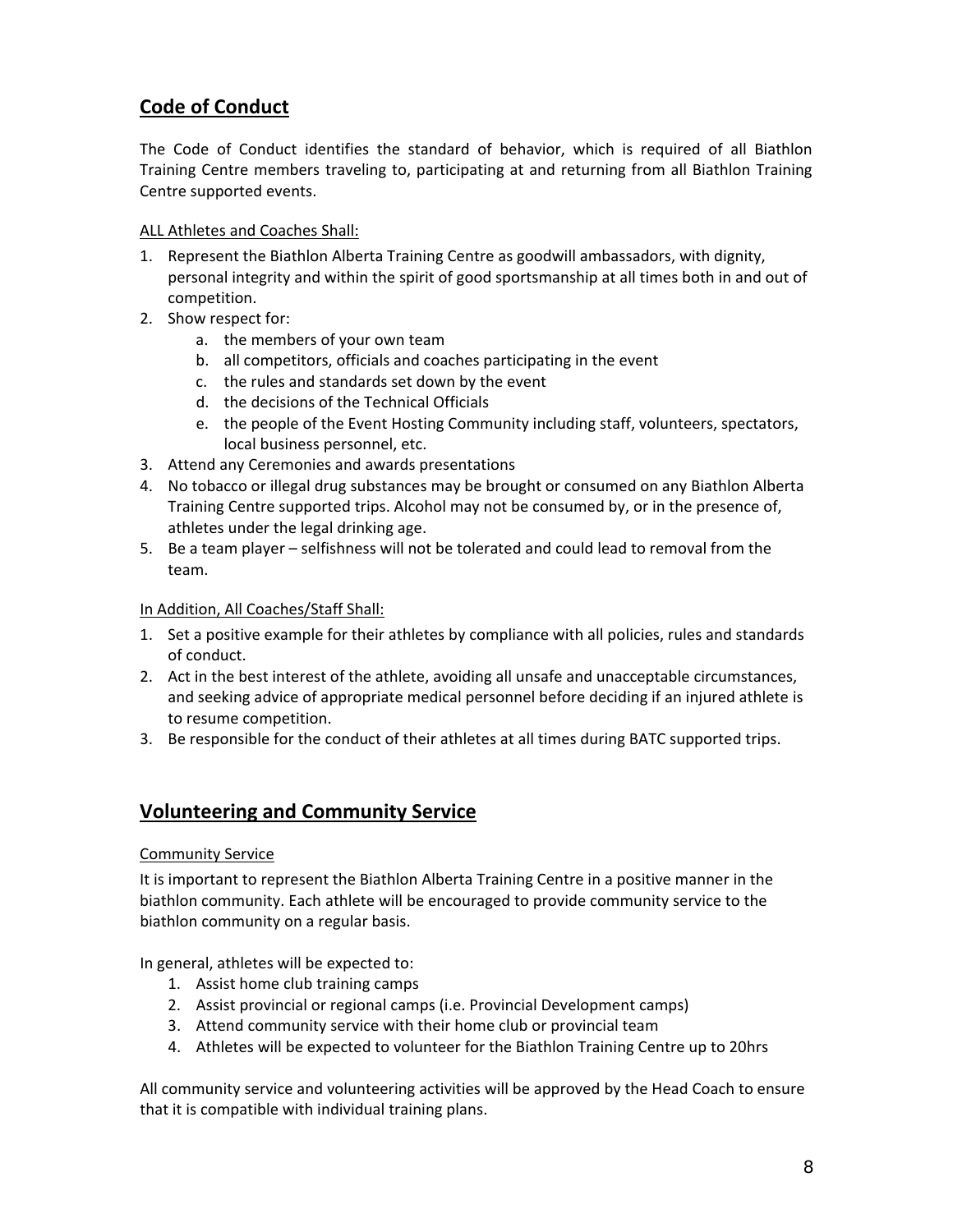# **Training Plans, Training Logs, and Mandatory equipment**

Athletes will be provided with comprehensive training plans based on their individual development as an athlete and focused on their individual goals. Training plans will include:

- age appropriate year round training with sequencing of volume, intensity, strength training, and psychology as it applies to our sport,
- monitoring,
- education on recovery techniques,
- Sequencing of the most effective ways to improve technique.
- Yearly periodization and skill development for shooting (Biathlon)

Biathlon Alberta Training Centre athletes will be expected to log and report all training directly to the Head Coach in a timely manner.

All Biathlon Training Centre athletes are responsible for providing and maintaining the following mandatory equipment:

- Marwe (preferred) or V2 skate roller skis with medium wheels in new condition
- Classic roller skis
- Road bike of reasonable quality
- Garmin or other downloadable heart rate monitor with GPS **IN WORKING ORDER!**

### **Sponsors and Supplier pools**

**Skier Responsibilities:** Sponsors are important to the survival of the Biathlon Alberta Training Centre. Athletes will be expected to communicate with and service sponsors as defined by the Racing Director. Athletes are expected to conduct themselves in a manner that reflects well on BATC sponsors at all times.

- 1. Skis, boots and poles sponsorship will be the responsibility of each athlete. Upon request, the Biathlon Alberta Training Centre may be able to facilitate sponsor relationships in these categories.
- 2. Wax and ski service sponsorship will remain the domain of the Biathlon Alberta Training Centre. Athletes will be expected to support and promote BATC sponsors and waxing and ski service will be provided by the Biathlon Alberta Training Centre.
- 3. Athletes are eligible for discounted prices on sport equipment and wax from all suppliers.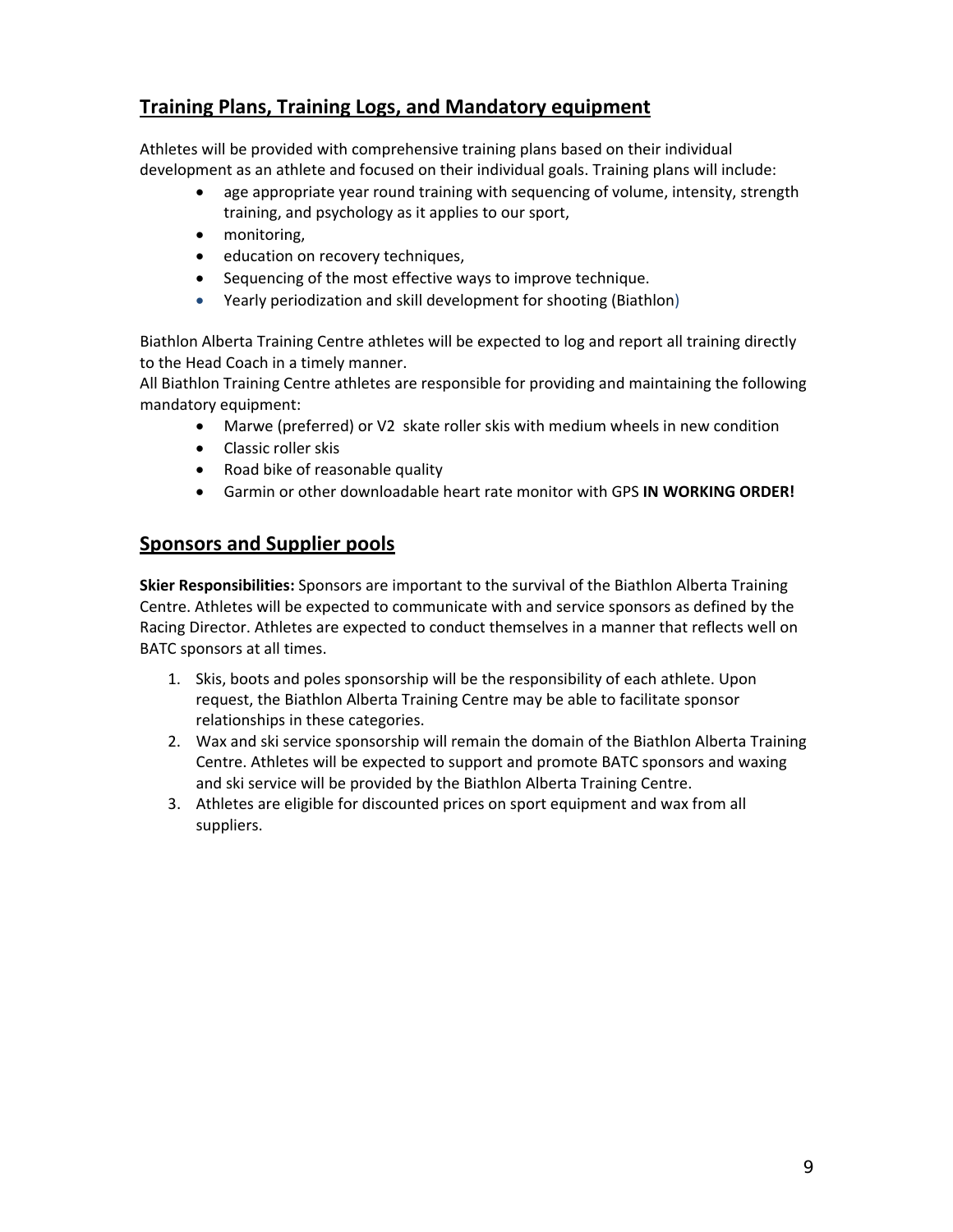# **Biathlon Alberta Training Centre – 2014/15 Roster**

Leilani Tam von Burg Emma Lunder Julia Ransom Sarah Beaudry Erin Yungblut Chloe Selerier Kendall Chong Andrew Chisholm Matthew Hudec Alexandre Dupuis Aidan Millar

Arthur Roots Carsen Campbell Matt Strum

### **RESULTS achieved by Training Centre Athletes, 2014 – 15**

| Leilani Tam Von Burg | 1 <sup>st</sup> Individual Canada Winter Games<br>1 <sup>st</sup> Sprint Canada Winter Games<br>2 <sup>nd</sup> Pursuit Canada Winter Games<br>17 <sup>th</sup> Sprint Open European Championships<br>Selection to OECH & IBU Cup Tour |
|----------------------|----------------------------------------------------------------------------------------------------------------------------------------------------------------------------------------------------------------------------------------|
| Sarah Beaudry        | 15 <sup>th</sup> , Individual, World Junior Championships<br>$6th$ , Individual, World Youth Junior Championships<br>6 <sup>th</sup> Sprint IBU Cup 8<br>Selection to World Cup Tour                                                   |
| Julia Ransom         | 10 <sup>th</sup> Individual IBU Cup 3<br>7 <sup>th</sup> Sprint IBU Cup 3<br>18 <sup>th</sup> Sprint IBU Cup 3<br>Selection to World Cup & World ChampionshipTours                                                                     |
| Emma Lunder          | 10 <sup>th</sup> Individual IBU Cup 3<br>2 <sup>nd</sup> Sprint IBU Cup 7<br>16 <sup>th</sup> Sprint IBU Cup 7<br>16 <sup>th</sup> Sprint IBU Cup 8                                                                                    |
| Carsen Campbell      | Selected to World Junior Championships Tour<br>Selection to IBU Cup Tour                                                                                                                                                               |
| Erin Yungblut        | 17 <sup>th</sup> Sprint IBU Cup 7                                                                                                                                                                                                      |
| Andrew Chisholm      | Selection to IBU Cup Tour                                                                                                                                                                                                              |
| <b>Kendall Chong</b> | 6 <sup>th</sup> Individual Canada Winter Games<br>7 <sup>th</sup> Sprint Canada Winter Games                                                                                                                                           |
| <b>Matthew Hudec</b> | 1 <sup>st</sup> Sprint Canada Winter Games<br>2nd Pursuit Canada Winter Games<br>Selection to IBU Cup Tour OECH                                                                                                                        |